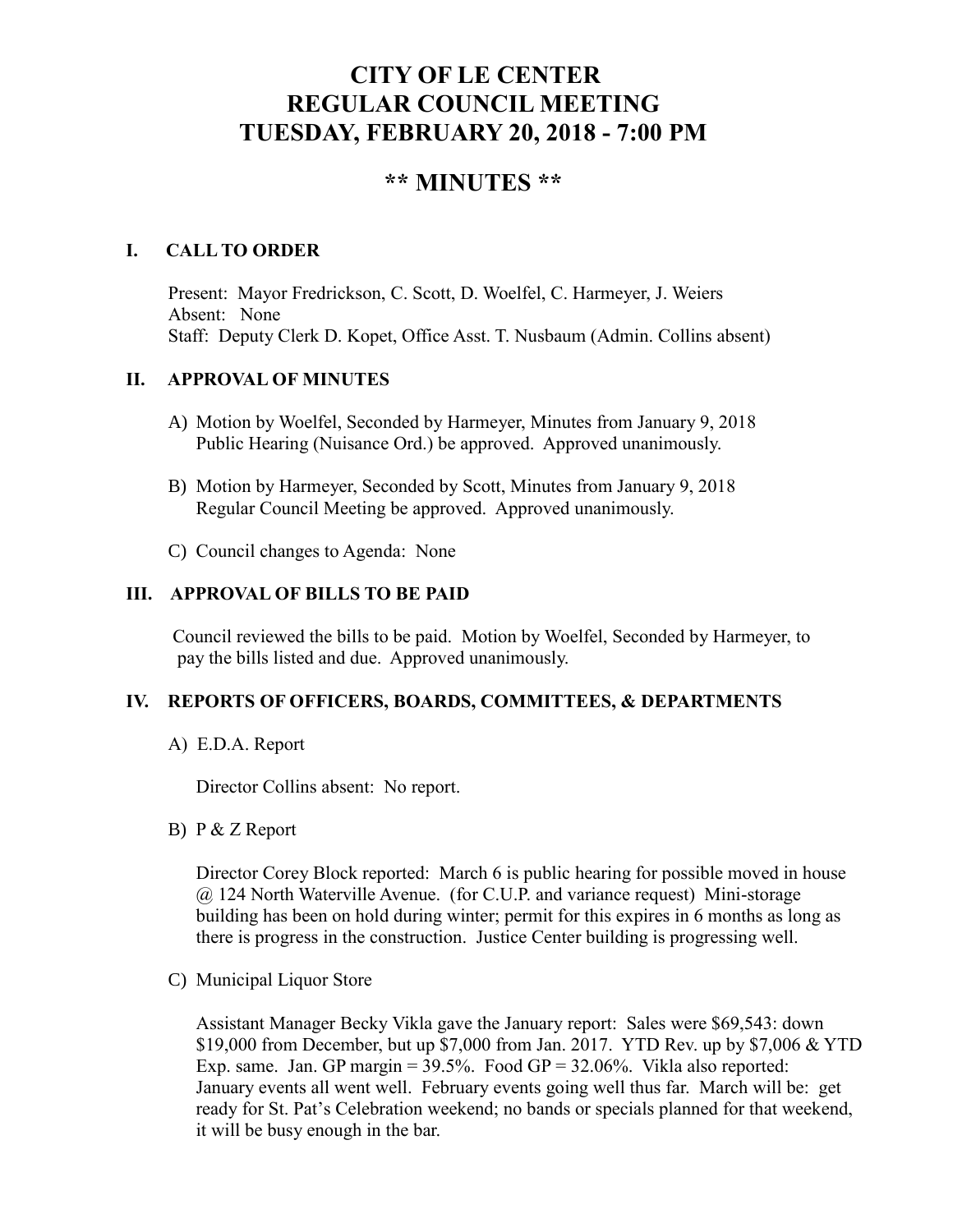D) Police Department

Police Chief Pfarr reported on the police activities for month of January: 180 calls  $\omega$ 2,286 miles patrolled/ total calls up 14%, total miles up 9% for the year. Pfarr also reported: ended up being only minor repairs on the 2010 Ford Expedition/ got new flooring installed in the police office.

E) Water, Sewer, Streets, Parks Departments

Public Works Supt. Curt Roemhildt reported:

- Streets- fixed watermain break  $\omega$  North Cordova Avenue/ Need to repair the fire hydrant @ South Kilkenny Ave. & West Ottawa Street; a car ran it over. Lots of repairs needed on the loader. Councilman Woelfel asked Roemhildt to look into leasing a new loader every year like we do the bobcat.
	- 1) Roemhildt reported we again received a 2017 Wastewater Treatment Plant award; which means we are in yearly state compliance.
- F) Bolton & Menk Engineering

 Engineer Hawbaker: provided a possible new chip/ seal coating map for the city for 2018/ will have est. \$ cost amounts at March meeting/ advertise for bids in April/ open bids in May and award the project/ do the project in July when its hot. Mayor Fredrickson added: this spring he wants to set the committee for planning the next city street project.

#### **V. PUBLIC FORUM**

Citizen Jamie Otterdahl spoke at length; about several subjects. Council thanked him for his many thoughts and ideas. There were no other comments or requests from the public.

#### **VI. OLD BUSINESS**

- A) Motion by Harmeyer, Seconded by Scott, to extend the waiving of WAC & SAC fees until Dec. 31, 2018 for both new residential & commercial building. Approved unanimously.
- B) Council considered the two bids for the sale of bare city lot located  $\omega$  50 South Cordova Avenue: \$5,000 (asking price) vs. \$4,500 other offer. Motion by Woelfel, Seconded by Weiers, to accept the \$5,000 offer from Mike Cemensky of Le Center. Approved unan.

#### **VII. NEW BUSINESS**

- A) Motion by Harmeyer, Seconded by Woelfel, to adopt Ordinance No. 2018-2, thereby approving the new city Chapter 47 "Right of Way Ordinance." Approved unanimously. Public Hearing held earlier that evening.
- B) Motion by Harmeyer, Seconded by Weiers, to adopt Resolution No. 2018A, thereby approving the State of Minnesota Joint Powers Agreement and the court amendment. Approved unanimously.